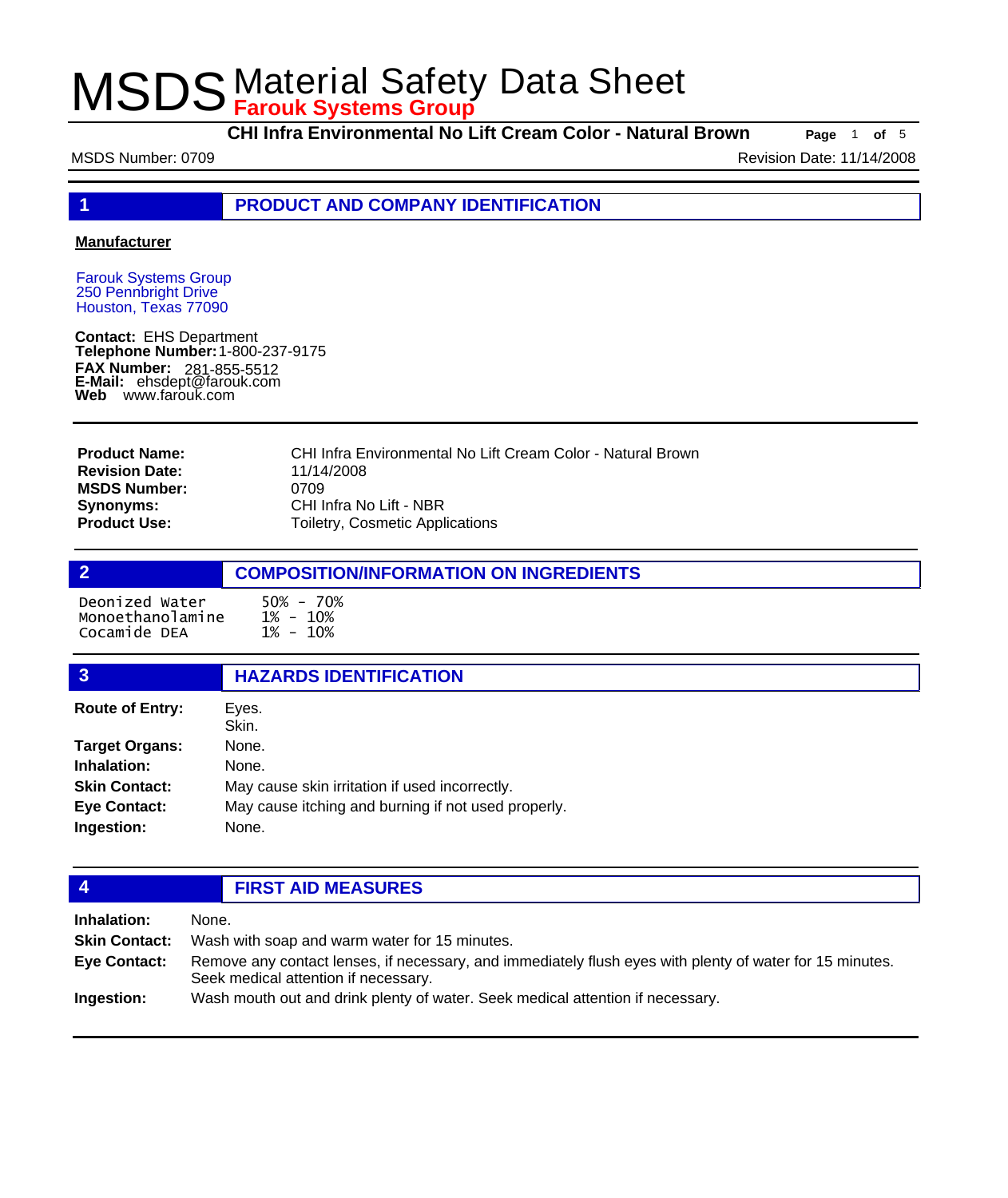**CHI Infra Environmental No Lift Cream Color - Natural Brown Page** <sup>2</sup> **of** <sup>5</sup>

MSDS Number: 0709 **Revision Date: 11/14/2008** Revision Date: 11/14/2008

**5 FIRE FIGHTING MEASURES**

FLASHPOINT AND METHOD: Not applicable FLAMMABLE LIQUIDS: Not available. AUTO IGNITION TEMP: None FLAMMABLE CLASS: NFPA Rating: 0 BURNING RATE OF SOLID: Not available GENERAL HAZARDS: Evacuate personnel downwind of fire to avoid inhalation of fumes and smoke. EXTINGUISHING METHODS: Chemical type foam, dry chemical, water fog. HAZARDOUS COMBUSTION PRODUCTS: None. FIRE FIGHTING PROCEDURES: This product is not flammable.However, hazardous decomposition and combustion products may be formed in a fire situation. Cool exposed containers with water spray to prevent overheating.

FIRE FIGHTING EQUIPMENT: Respiratory and eye protection are required for fire fighting personnel. Full protective equipment (Bunker Gear) and self contained breathing apparatus (SCBA) should be used for all indoor fires and significant outdoor fires. For small outdoor fires, which may be easily extinguished with a portable fire extinguisher, use of a SCBA may not be needed.

## **6 ACCIDENTAL RELEASE MEASURES**

SMALL SPILL: When a spill occurs, use absorbent material on the substance. Dispose of the material according to all local, state and federal regulations. Always use an absorbent material when cleaning up a spill.

ENVIRONMENTAL PRECAUTIONS: Avoid run-off or release into sewers, stormdrains and waterways.

GENERAL PRECAUTIONS: Remove containers away from flammable materials.

#### *HANDLING AND STORAGE* Use appropriate personal protective equipment as specified in Section 8. Handle in a manner consistent with good household/personal techniques and practices. **Handling Precautions:** Keep containers/bottles securely sealed when not in use. Store in cool/dry conditions that do not exceed room temperature. Try to store product in temperatures between 40°F to 90° F. **Storage Requirements:**

### **8 EXPOSURE CONTROLS/PERSONAL PROTECTION**

| <b>Engineering Controls:</b>      | These recommendations provide general guideance for handling this product safely. Because<br>specific use conditions may vary, safety procedures should be developed for each specific<br>application of this product. When developing procedures, always consider potential waste,<br>disposal and personal safety issues. |
|-----------------------------------|-----------------------------------------------------------------------------------------------------------------------------------------------------------------------------------------------------------------------------------------------------------------------------------------------------------------------------|
| <b>Protective Equipment:</b>      | EYES AND FACE: For reasonable foreseeable uses of this product, eye and face protection<br>is not required.<br>SKIN: For reasonable foreseeable uses of this product, skin protection is not required.<br>RESPIRATORY: For reasonable foreseeable uses of this product, respiratory protection is not<br>required.          |
| <b>Exposure Guidelines/Other:</b> | EXPOSURE GUIDELINES: Overexposure is unlikely. Since all parameters cannot be foreseen, the use of engineering controls to reduce<br>exposure may be necessary.                                                                                                                                                             |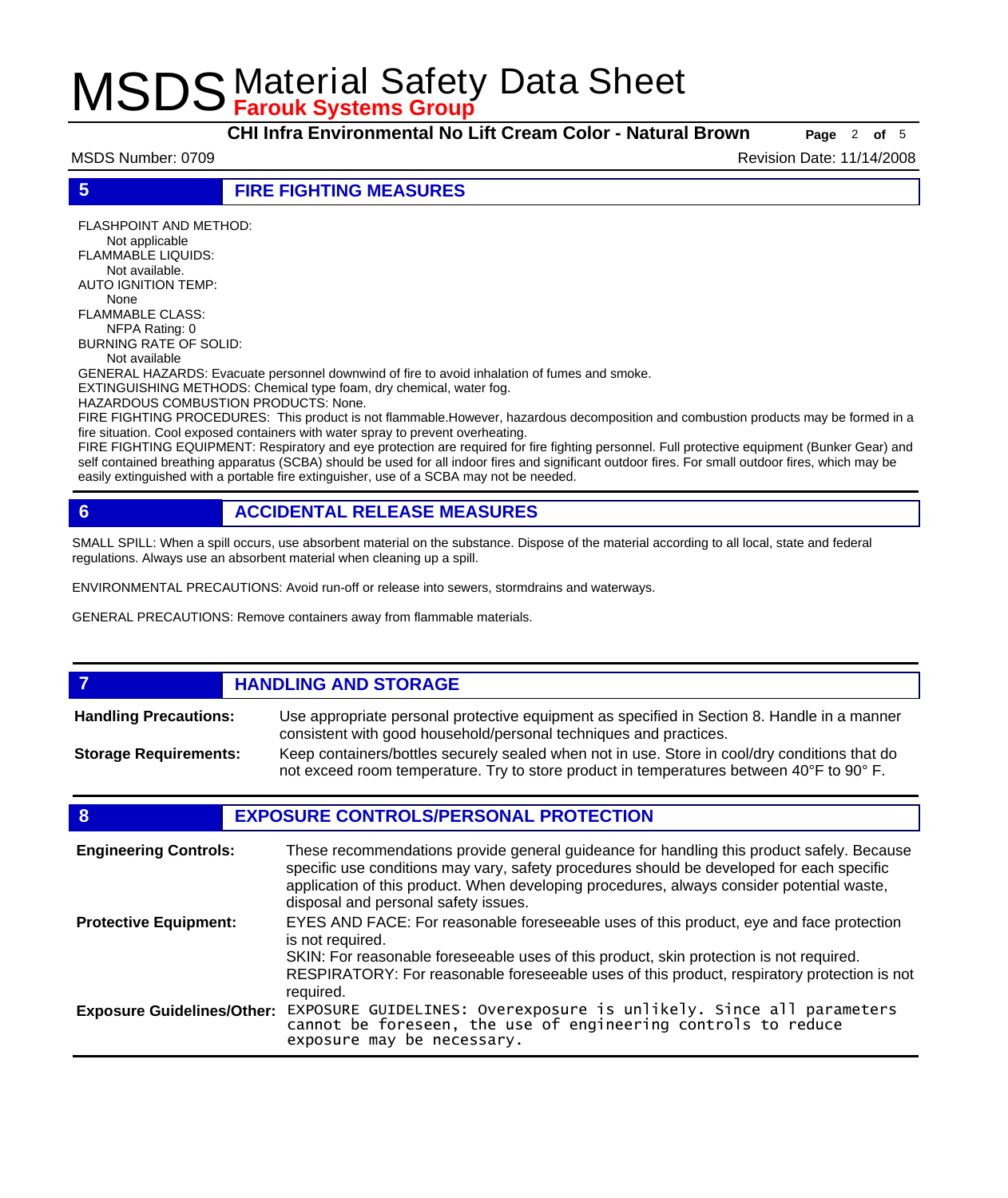**CHI Infra Environmental No Lift Cream Color - Natural Brown Page** <sup>3</sup> **of** <sup>5</sup>

**9 PHYSICAL AND CHEMICAL PROPERTIES Appearance:** Opaque light green creme. **Physical State:** Creme **Odor:** Pleasant Fragrance **Boiling Point:** 140° F **Freezing/Melting Pt.:** N/A MSDS Number: 0709 **Revision Date: 11/14/2008** Revision Date: 11/14/2008

**10 STABILITY AND REACTIVITY Stability:** YES **Conditions to avoid:** None. **Materials to avoid (incompatability):** Keep away from strong acids, reducing chemicals and heavy metals. **Hazardous Decomposition products:** Releases oxygen which may intensufy a fire. Hazardous Polymerization: Will Not Occur.

## **11 TOXICOLOGICAL INFORMATION**

ACUTE:

DERMAL LD50: Not available. ORAL LD50: Not available. INHALATION LC50: Not available. EYE EFFECTS: This product may cause irritation to eyes if not used under normal conditions. TARGET ORGANS: NONE. SENSITIZATIONS: Not available. CARCINOGENICITY: IARC: Listed by IARC - No. NTP: Listed by NTP - No. OSHA: Listed by OSHA - No.

MUTAGENICITY: Not available. REPRODUCTIVE EFFECTS: None. TERATOGENIC EFFECTS: Not available.

### **12 ECOLOGICAL INFORMATION**

ENVIRONMENTAL DATA: Not available. ECOTOXICOLOGICAL INFO: Not available. DISTRIBUTION: Not available. CHEMICAL FATE INFO: Not available.

**pH:** 10.3 - 10.7 **Vapor Pressure:** N/A **Vapor Density:** N/A

**Solubility:** Soluble **Spec Grav./Density:** 0.9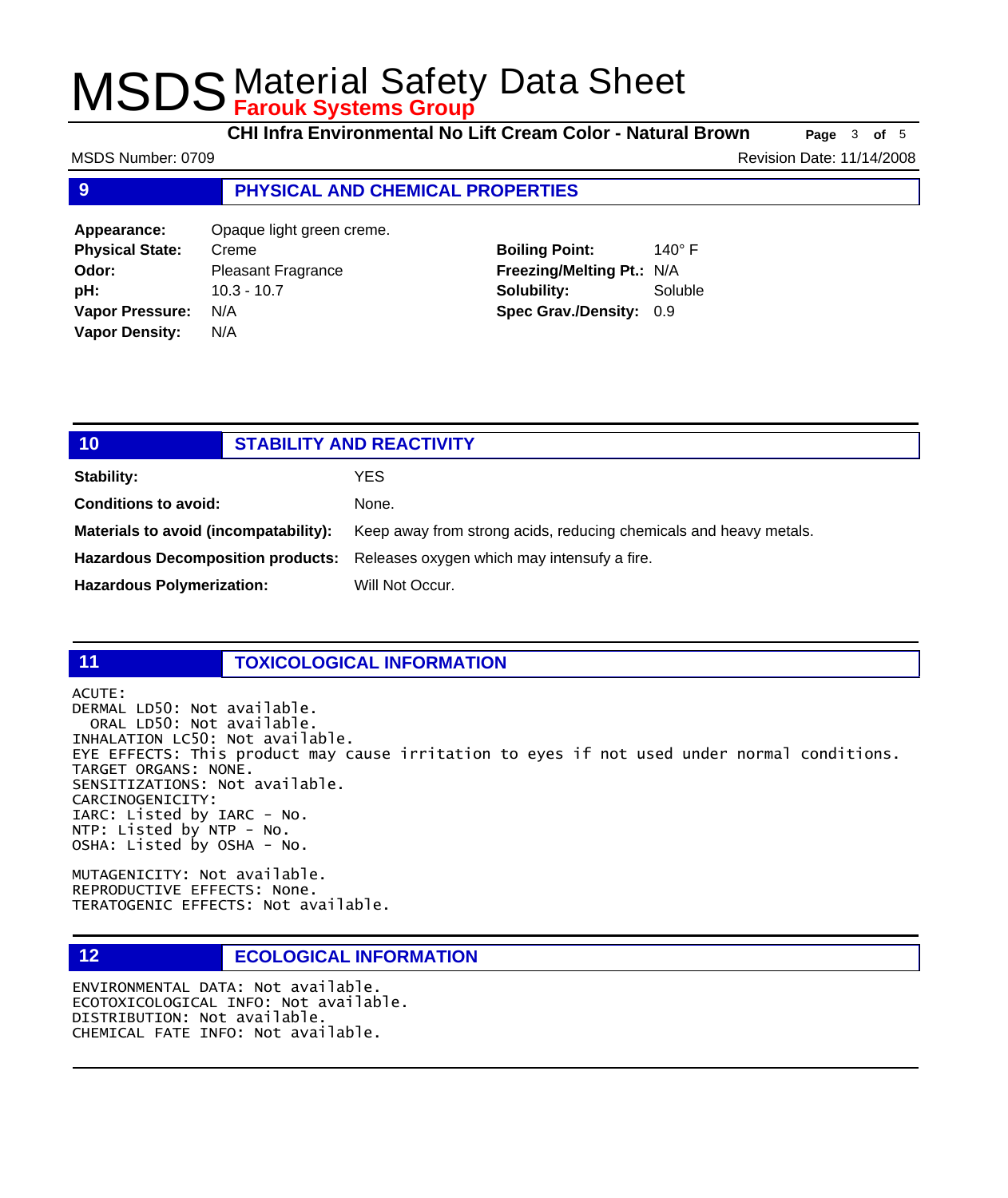**CHI Infra Environmental No Lift Cream Color - Natural Brown Page** <sup>4</sup> **of** <sup>5</sup>

MSDS Number: 0709 **Revision Date: 11/14/2008** Revision Date: 11/14/2008

**13 DISPOSAL CONSIDERATIONS**

US EPA Waste Number and Descriptions:

DISPOSAL METHOD: Controlled release of diluted product into a biological wastewater treatment plant. COMPONENT WASTE NUMBER: No EPA Waste Numbers are applicable for this product's components. DISPOSAL INSTRUCTIONS: Dispose of waste material according to local, state and federal rules and regulations.

**14 TRANSPORT INFORMATION**

This product is not regulated as a hazardous material by the United States (DOT) or Canadian (TDG) transportation regulations.

DOT CLASSIFICATION: Shipping Name: CHI Infra Environmental No Lift - Natural Brown Class: None Non-regulated, non-hazardous.

IMDG CLASSIFICATION: Shipping Name: CHI Infra Environmental No Lift - Natural Brown Class: None Non-regulated, non-hazardous.

IATA CLASSIFICATION: Shipping Name: CHI Infra Environmental No Lift - Natural Brown Class: None Non-regulated, non-hazardous.

1-800-424-9300 1-703-527-3887 Outside the United States CHEMTREC